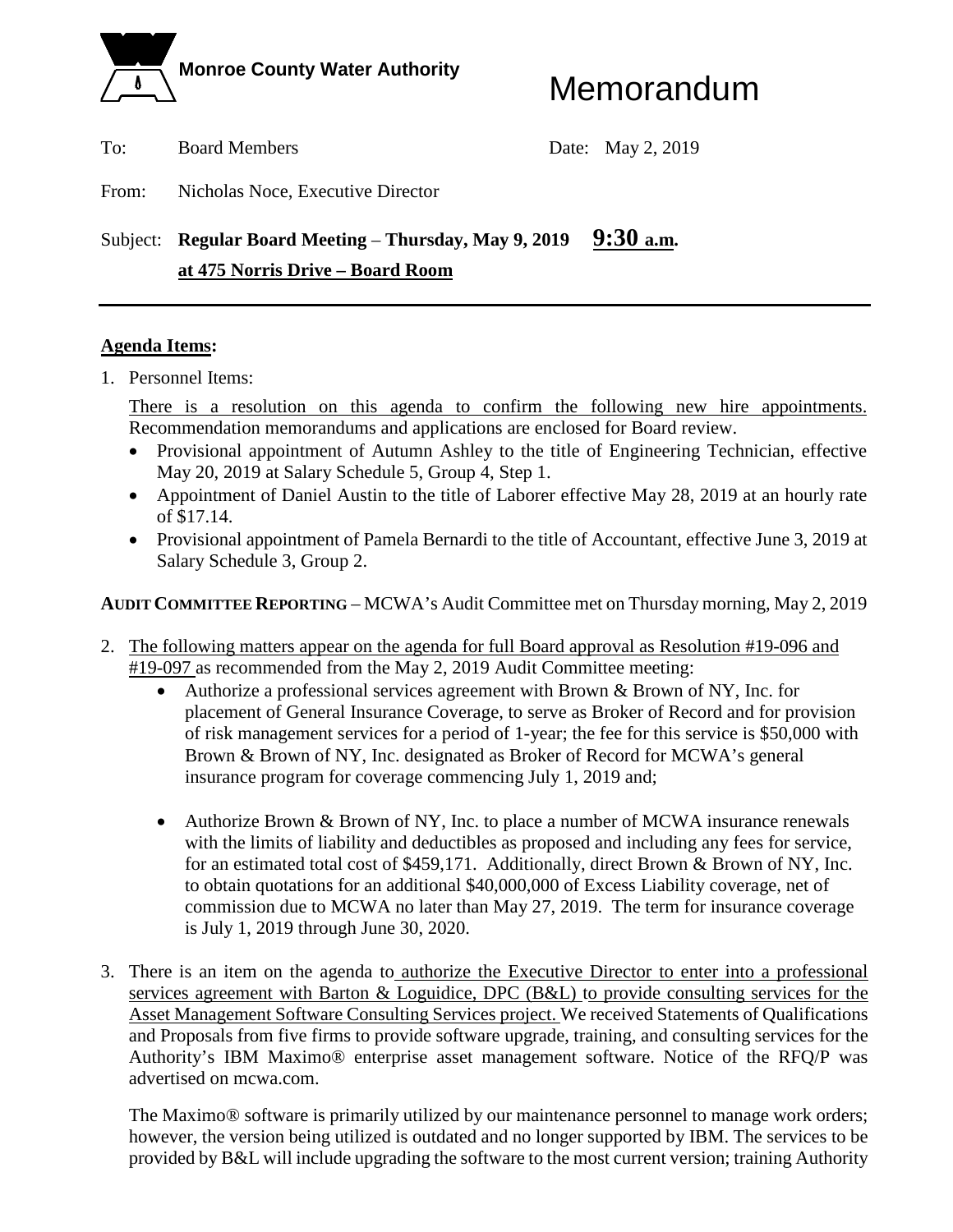#### *Board Members - Regular Meeting – May 9, 2019*

maintenance personnel on the upgrade; and conducting an evaluation and providing recommendations for future software licensing and deployment.

After review of the qualifications submitted, the selection committee recommends award to Barton & Loguidice, DPC. The budget for this work is \$35,000.

4. The agenda includes an item to award a contract for the Baker Hill Tank Rehabilitation project. This project includes the rehabilitation and recoating of the interior and exterior of the 1.0 million gallon Baker Hill ground water storage tank located on Baker Road in the Town of Victor. There were six (6) bids submitted. Our recommendation is to award this work to Amstar of Western New York, Inc. in the bid amount of \$530,000. Amstar of Western New York, Inc. has successfully completed work for the Authority in the past.



- 5. There is an agenda item to purchase subscriptions of AutoCAD software. This software is a design and drafting tool used by various members of the Engineering Department and others in the company to prepare and review construction and design drawings. It is also the software used in the preparation and management of the Water Authority's Geographic Information System (GIS), which shows where the Water Authority's underground facilities are located. Our recommendation is to purchase these software subscriptions from SHI International Corporation under the NYS Contract.
- 6. There is an item on the agenda for authorization to renew annual support contracts for existing Oracle licenses from Oracle Corp. under NYS OGS Contract. Please see enclosed recommendation memorandum submitted by Gregory Jablonsky, Director of I.T., detailing these renewals.
- 7. The agenda includes an item for authorization in utilizing the Monroe County Contract for Automotive Parts and Supplies (currently awarded to Nu-Way Auto Parts) for the purchase of Parts and/or Supplies for Maintenance and Repair of Water Authority Vehicles, for an amount estimated at \$50,000 through the current contract term.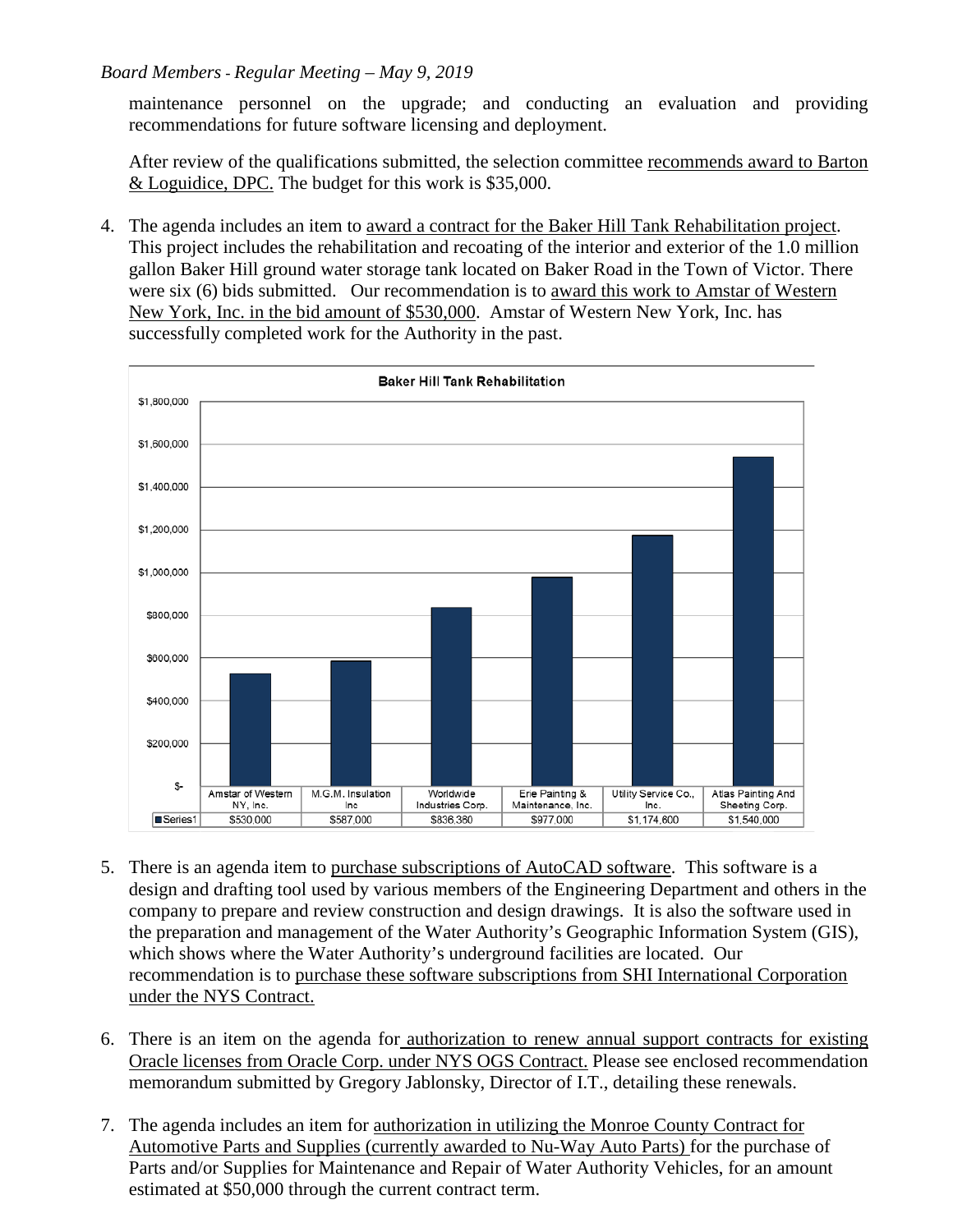- 8. There is an item on the agenda for the unit price contract award for the purchase of Mechanical Joint Fittings and Accessories from low responsive, responsible bidder, Core & Main, LP in the bid amount of \$102,337.73 based on estimated quantities. This is a one-year unit price contract with the option to renew for up to four (4) additional one-year terms based upon mutual consent. Recommendation memo and bid tabulation sheets are enclosed for Board review.
- 9. There is an item on the agenda to authorize purchase of one (1) 2019 Genie Trailer-Mounted Man-Lift from low responsive, responsible bidder Skyworks Equipment in the amount of \$46,400. There were (6) bids received and recommendation memo and bid tabulation sheet is enclosed for Board review.
- 10. There is a request on the agenda to authorize use of the Monroe County Contract, currently awarded to Davis-Ulmer, to provide labor and materials for the Authority's Fire Sprinkler System, Flushing and Fire Head Replacement project at an estimated cost of \$51,750.
- 11. The Authority's standard procurement compliance resolution.
- 12. There is an item for approval of the Authority's  $1<sup>st</sup>$  Quarter Investment Report period ending March 31, 2019. This report is enclosed for Board review.
- 13. There is a resolution on the agenda updating the Standard Work Day and Reporting in compliance with requirements by the NYS Office of State Comptroller, applicable to Authority Board Members who participate in the NYS Retirement System.

### **Board Discussion / Notification Items:**

- $\triangleright$  There will be a presentation to the Board at this meeting given by Mr. Edward Marcus from **Amawalk Consulting Group** Re: Cost of Service Study.
- $\triangleright$  In Board folders for review:
	- MCWA Quarterly Claims Report Period Ending: March 31, 2019
	- Any other routine monthly informational reports and/or updates.

### *There may be additional items placed on the agenda not finalized for this mailing.*

#### *There may be items presented for discussion and/or notification.*

#### **Enclosures**

cc: Department Heads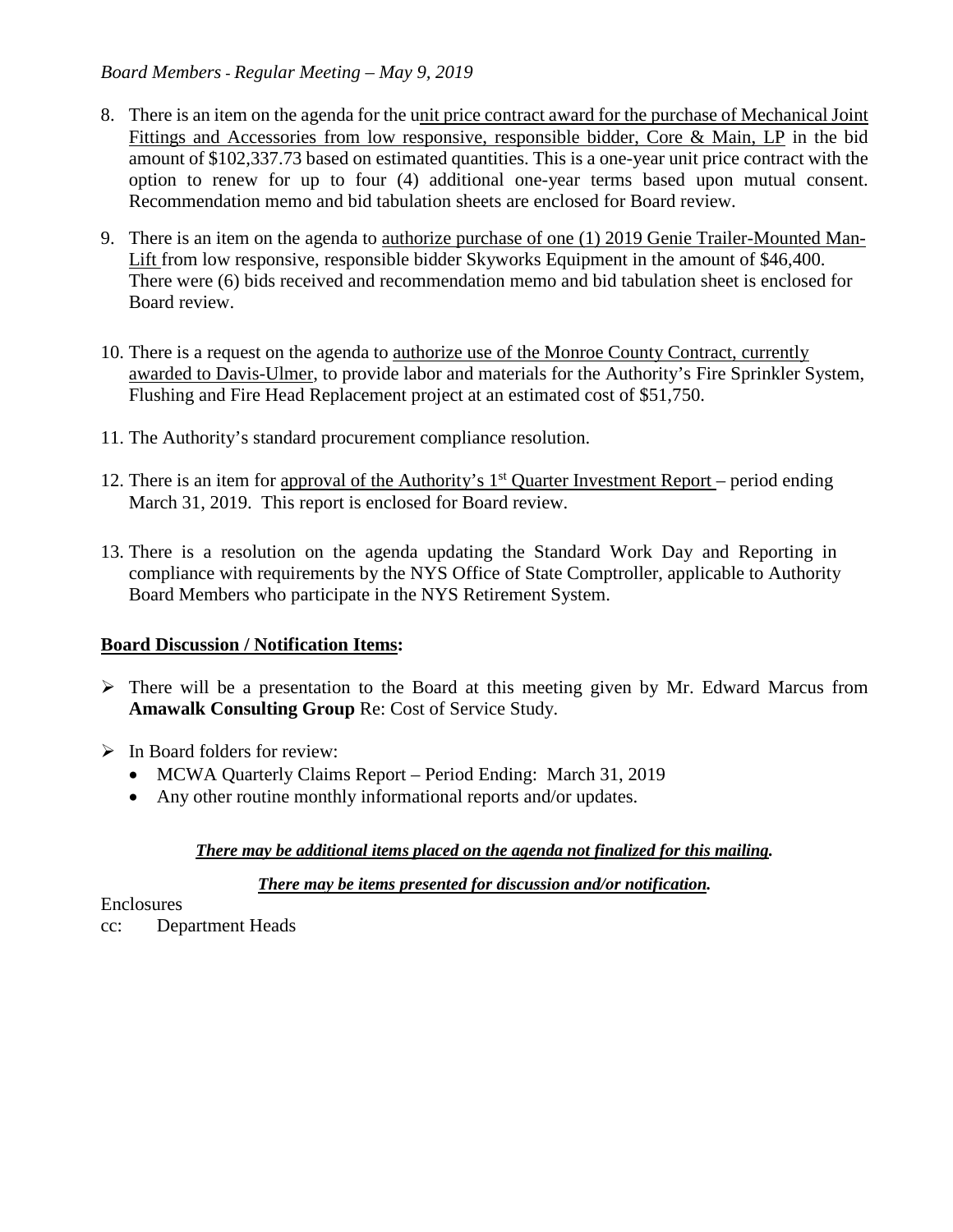

The IT department is requesting authorization to renew annual support contracts for Oracle WebLogic Suite, Oracle Database Standard Edition, Oracle Database Enterprise Edition, and Oracle Advance Security Option under NYS OGS Contract #PM20940, at an estimated cost of \$24,500.

These items are included in the 2019 Budget.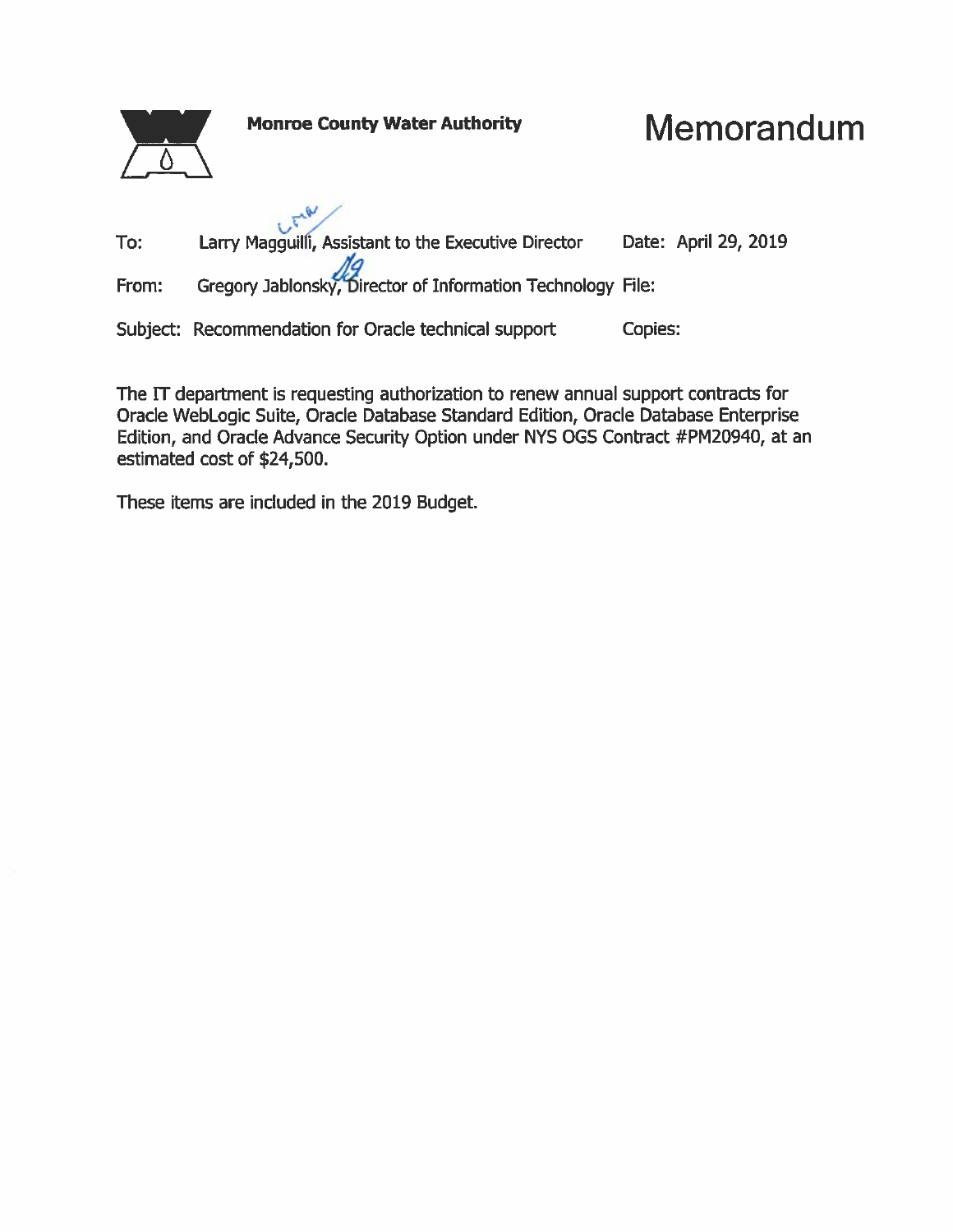|                    |                                                      |    |                      | <b>Monroe County Water Authority</b><br><b>PURCHASE REQUISITION</b>                           |                     | <b>REQUISITION AND</b><br>ORDER NO.                                                      |
|--------------------|------------------------------------------------------|----|----------------------|-----------------------------------------------------------------------------------------------|---------------------|------------------------------------------------------------------------------------------|
|                    |                                                      |    | DATE: April 16, 2019 | Do Not Duplicate <b>D</b>                                                                     |                     | <b>DELIVER TO:</b><br><b>OPERATION CENTER (1)</b><br>⊡                                   |
|                    | ORDERED BY : Mark lannitti 769                       |    |                      | Name and Emp. #                                                                               |                     | $\Box$<br><b>TREATMENT PLANT (2)</b><br>MCWA PICK UP (7)<br>□<br>AS SPECIFIED BELOW (99) |
|                    | <b>APPROXIMATE</b><br>DATE REQUIRED : 5/1/2019       |    |                      | (Must Provide A Date)                                                                         |                     | Approximate Cost: \$50,000.00                                                            |
|                    | <b>ACCT., JOB ORDER</b><br>OR AUTHORIZATION # : 8270 |    |                      |                                                                                               |                     | <b>Bid Item</b><br>Quote Item                                                            |
|                    |                                                      |    |                      |                                                                                               |                     | Contract Item                                                                            |
|                    |                                                      |    |                      | VENDOR # : 1638 VENDOR NAME: Nu-Way Auto Parts                                                |                     |                                                                                          |
| <b>ITEM</b><br>NO. | QUANTITY UNIT PURCH.<br><b>NEEDED</b>                |    | TYPE NUMBER          |                                                                                               |                     | <b>DESCRIPTION OF MATERIAL</b>                                                           |
| 1                  | 1                                                    | ea |                      | Pricing per Monroe County Contract #0312-16 (4700007341)<br>Contract period good till 4-30-20 |                     | Contract for various parts & supplies for WA vehicles to be order as needed.             |
|                    | <b>APPROVED BY:</b>                                  |    |                      |                                                                                               | <b>APPROVED BY:</b> |                                                                                          |
|                    |                                                      |    |                      |                                                                                               |                     |                                                                                          |

Manager/Supervisor # and Name

 $\frac{1}{\text{Department Head # and } \text{Map}}(2)$ 

prector of Finance # and Name

**Executive Director**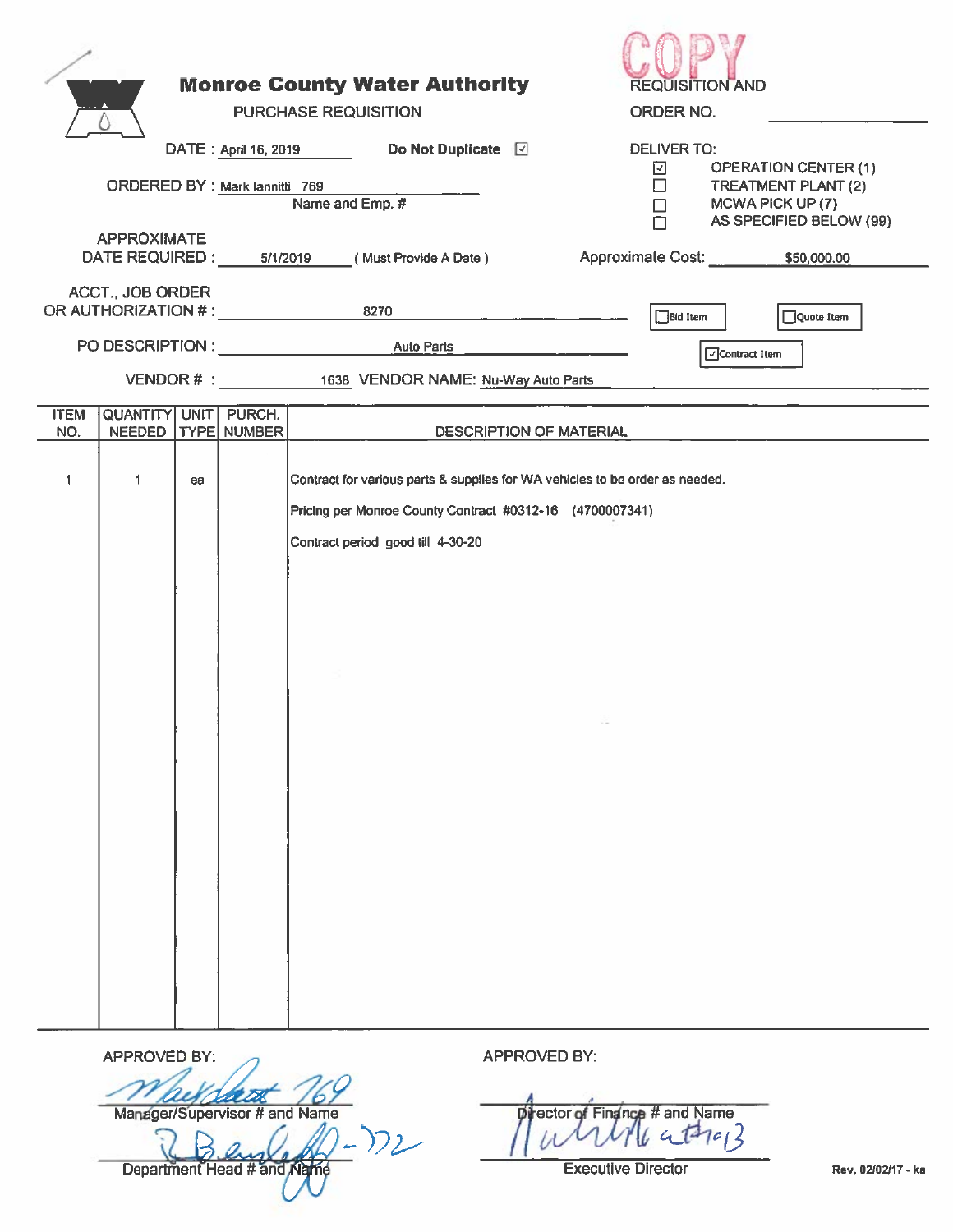**Monroe County Water Authority** 



Memorandum

| To:      | <b>Raymond Benshoff</b>                                          | Date:   | 04/26/2019 |
|----------|------------------------------------------------------------------|---------|------------|
| From:    | Karin Anderson                                                   | File:   | WA 031909  |
| Subject: | <b>Recommendation for Bid Award</b><br>May 9, 2019 Board Meeting | Copies: |            |

Bids were received on April 17, 2019, for Mechanical Joint Fittings and Accessories. This is a one year, unit price contract with the option to renew for up to four additional one-year terms upon mutual consent. The apparent low responsive, responsible bidder is Core  $\&$ Main, LP in the amount of \$102,337.73. The bid amount is based on estimated quantities, and all items will be purchased on an as-needed basis.

We also received bids from:

T. Mina Supply East, Inc. **Blair Supply Corp.** 

design

\$104,638.81 \$105,495.90

I recommend that the bid be awarded to the low responsive, responsible bidder.

 $/ka$ Attachment: Bid tabulation

Dis)Approved by

**Department Head** 

4 | 26 | 2019<br>|-<br>| 4 | 26 | 2019 Date/

**Date** 

(Dis)Approved by

**Approved by** 

**Executive Director** 

**Purchasing Manager** 

(Dis)Approved by

**Executive Assistant/Board** 

**Date**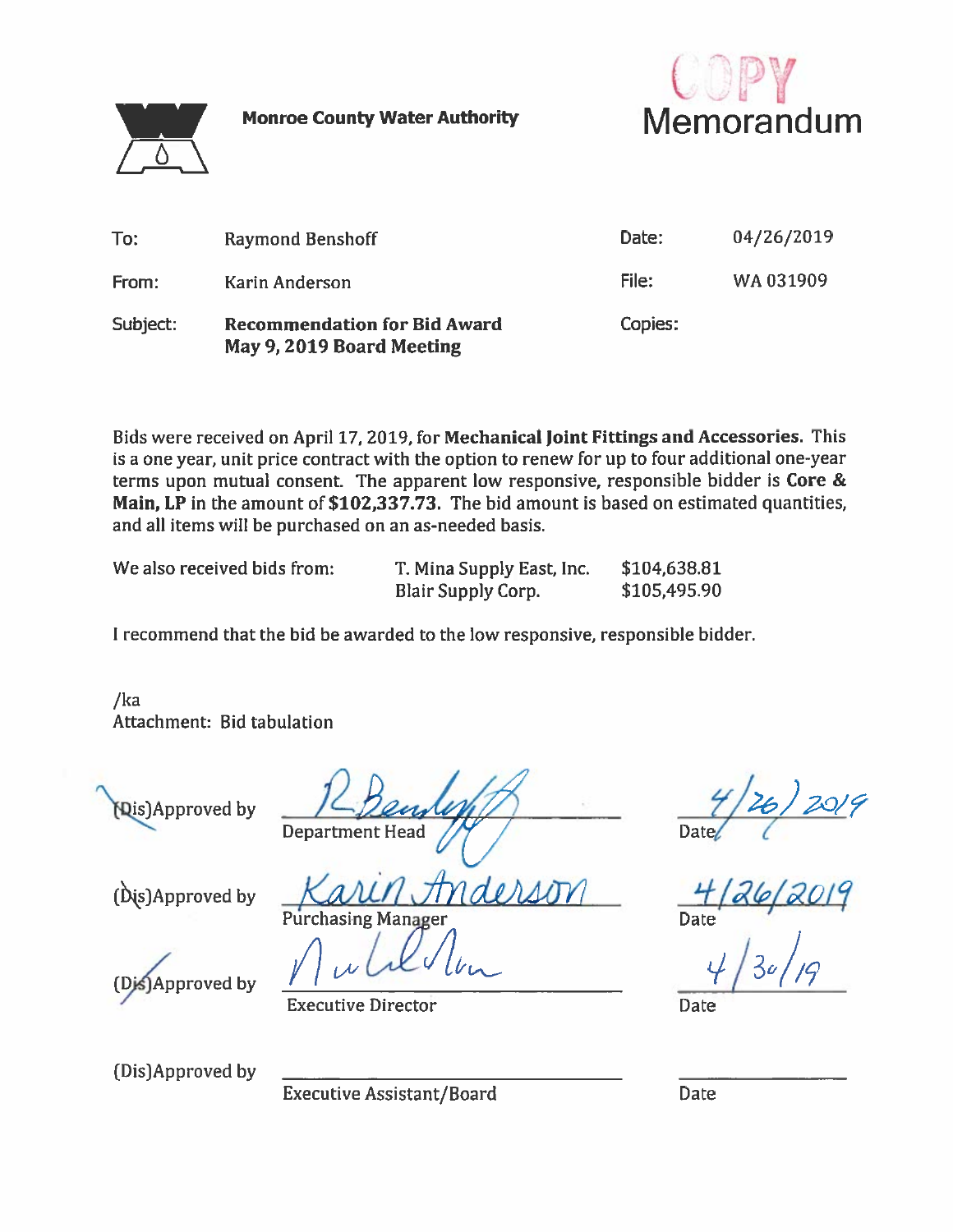## **MONROE COUNTY WATER AUTHORITY** MCWA 031909 - MECHANICAL JOINT FITTINGS & ACCESSORIES **GROUP A & GROUP B**

**GROUP A** 

**No BID**  $(4)$  $(3)$  $(2)$  $(1)$ T. MINA **CORE & BLAIR ITEM** F.W.WEBB **QTY DESCRIPTION SUPPLY SUPPLY MAIN No**  $$42.15$ \$42.70 \$43.00 4" Bend 11.25 Deg. MJ, DI, CI, Compact EA  $\mathbf{1}$  $1$  $$71.98$  $\overline{$}71.05$ \$72.00 6" Bend 11.25 Deg. MJ, DI, CI, Compact  $1$  EA  $\overline{2}$ \$97.60 \$96.33 \$98.00 8" Bend, 11.25 Deg. MJ, DI, CI, Compact  $\overline{3}$  $1$  EA  $$219.60$  $\overline{$}216.74$  $$220.00$ 12" Bend, 11.25 Deg. MJ, DI, CI, Compact EA  $\overline{4}$  $1$ \$502.03 \$490.48 \$487.00 14" Bend, 11.25 Deg. MJ, DI, CI, Compact  $\overline{\mathsf{s}}$  $1$ EA  $5578.89$ \$565.77 \$562.00 16" Bend, 11.25 Deg. MJ, DI, CI, Compact  $\overline{6}$  $1<sup>1</sup>$ EA \$868.03 \$848.06 \$840.00 18" Bend, 11.25 Deg. MJ, DI, CI, Compact  $\overline{\tau}$ EA  $1$  $3877.79$ \$857.59 \$850.00 20" Bend, 11.25 Deg. MJ, DI, CI, Compact  $\overline{8}$  $1$ EA \$1,209.02 \$1,181.20 \$1,170.00 24" Bend, 11.25 Deg. MJ, DI, CI, Compact  $\overline{1}$  $\overline{9}$ EA \$47.58  $346.96$ \$48.00 4" Bend, 22.50 Deg. MJ, DI, CI, Compact  $\overline{10}$ EA  $1$ \$70.15 \$69.24 \$70.00 6" Bend, 22.50 Deg. MJ, DI, CI, Compact  $\overline{11}$  $\mathbf{1}$ EA  $$106.75$  $$105.36$ \$107.00 8" Bend, 22.50 Deg. MJ, DI, CI, Compact  $\overline{12}$  $\mathbf{1}$ EA \$152.50  $$150.52$  $$153.00$  $\overline{13}$ 10" Bend, 22.50 Deg. MJ, DI, CI, Compact  $1$ EA \$228.78 \$231.80 \$232.00 12" Bend, 22.50 Deg. MJ, DI, CI, Compact 14 EA  $1$ \$489.22 \$474.00 \$477.96  $\overline{15}$  $14$ " Bend, 22.50 Deg. MJ, DI, CI, Compact  $1$ EA  $5578.89$ \$565.77 \$561.00 16" Bend, 22.50 Deg. MJ, DI, CI, Compact  $\overline{16}$  $\mathbf{1}$ EA \$789.34 \$771.18 \$764.00 18" Bend, 22.50 Deg. MJ, DI, CI, Compact  $\overline{17}$ EA  $\mathbf{1}$  $$997.35$ \$974.40 \$970.00  $\overline{18}$ EA 20" Bend, 22.50 Deg. MJ, DI, CI, Compact  $\mathbf{1}$  $$1,283.11$ \$1,313.33  $$1,271.00$ 24" Bend, 22.50 Deg. MJ, DI, CI, Compact  $\overline{19}$  $\mathbf{1}$ EA  $$48.77$ \$49.41 \$50.00 4" Bend, 45.00 Deg. MJ, DI, CI, Compact EA 20  $\mathbf{1}$ \$461.16 \$455.16 \$462.00 6" Bend, 45.00 Deg. MJ, DI, CI, Compact  $\overline{21}$ 6 EA \$218.38  $$215.54$ \$220.00 8" Bend, 45.00 Deg. MJ, DI, CI, Compact EA 22  $2<sup>1</sup>$ \$157.38 \$155.33 \$158.00  $\overline{23}$ EA 10" Bend, 45.00 Deg. MJ, DI, CI, Compact  $\mathbf{1}$  $$273.28$ \$269.72 \$274.00 12" Bend, 45.00 Deg. MJ, DI, CI, Compact  $\overline{24}$  $1$ EA \$483.12 \$472.00  $\overline{$468.00}$ 14" Bend, 45.00 Deg. MJ, DI, CI, Compact  $\overline{25}$ EA  $\mathbf{1}$ \$603.29 \$589.41 \$585.00 16" Bend, 45.00 Deg. MJ, DI, CI, Compact EA 26  $\mathbf{1}$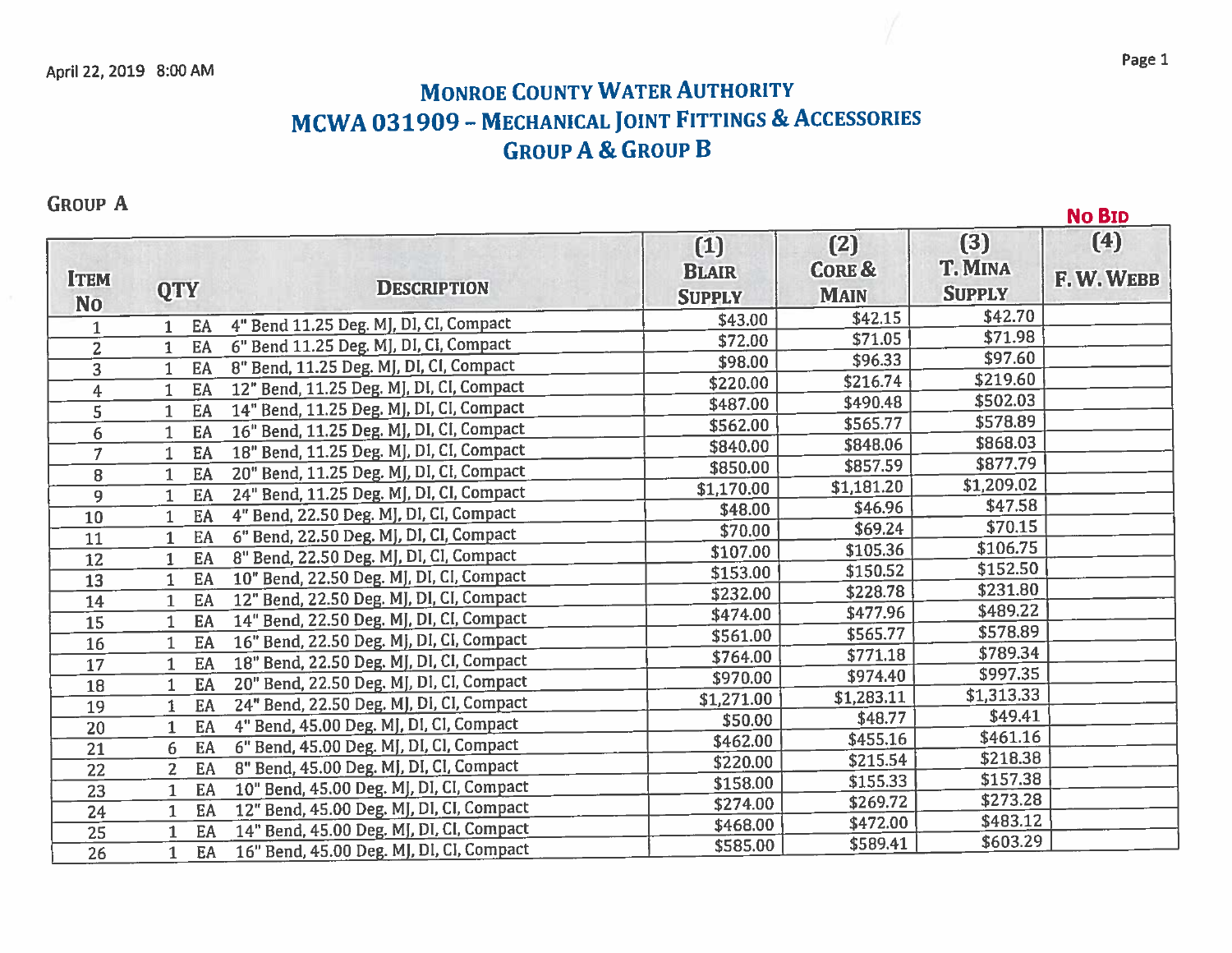## **GROUP A (CONTINUED)**

|                          | GROUP A LOONTINUEDJ  |                                                       |                                        |                                         |                                 | <b>No BID</b>   |
|--------------------------|----------------------|-------------------------------------------------------|----------------------------------------|-----------------------------------------|---------------------------------|-----------------|
| <b>ITEM</b><br><b>No</b> | <b>QTY</b>           | <b>DESCRIPTION</b>                                    | $(1)$<br><b>BLAIR</b><br><b>SUPPLY</b> | (2)<br><b>CORE &amp;</b><br><b>MAIN</b> | (3)<br>T. MINA<br><b>SUPPLY</b> | (4)<br>F.W.WEBB |
| 27                       | EA                   | 18" Bend, 45.00 Deg. MJ, DI, CI, Compact              | \$770.00                               | \$777.73                                | \$796.05                        |                 |
| $\overline{28}$          | EA<br>1              | 20" Bend, 45.00 Deg. MJ, DI, CI, Compact              | \$910.00                               | \$918.38                                | \$940.01                        |                 |
| $\overline{29}$          | EA<br>1              | 24" Bend, 45.00 Deg. MJ, DI, CI, Compact              | \$1,318.00                             | \$1,330.78                              | \$1,362.13                      |                 |
| 30                       | EA                   | 4" Bend, 90.00 Deg. MJ, DI, CI, Compact               | \$60.00                                | \$58.40                                 | \$59.17                         |                 |
| 31                       | EA<br>6              | 6" Bend, 90.00 Deg. MJ, DI, CI, Compact               | \$564.00                               | \$552.72                                | \$559.98                        |                 |
| 32                       | EA<br>1.             | 6"x90 Deg. Bend, Anchor, w/Roto Ring, MJ, DI, CI Com. | \$181.00                               | \$178.21                                | \$180.56                        |                 |
| $\overline{3}3$          | EA<br>4              | 8" Bend, 90.00 Deg. MJ, DI, CI, Compact               | \$548.00                               | \$539.44                                | \$546.56                        |                 |
| 34                       | EA                   | 10" Bend, 90.00 Deg. MJ, DI, CI, Compact              | \$238.00                               | \$234.20                                | \$237.29                        |                 |
| 35                       | EA<br>$\overline{2}$ | 12" Bend, 90.00 Deg. MJ, DI, CI, Compact              | \$690.00                               | \$679.12                                | \$688.08                        |                 |
| 36                       | EA<br>$\mathbf{1}$   | 14" Bend, 90.00 Deg. MJ, DI, CI, Compact              | \$601.00                               | \$606.69                                | \$620.98                        |                 |
| 37                       | EA<br>$\mathbf{1}$   | 16" Bend, 90.00 Deg. MJ, DI, CI, Compact              | \$759.00                               | \$766.41                                | \$784.46                        |                 |
| $\overline{38}$          | EA<br>$\mathbf{1}$   | 18" Bend, 90.00 Deg. MJ, DI, CI, Compact              | \$1,038.00                             | \$1,047.70                              | \$1,072.38                      |                 |
| 39                       | EA                   | 20" Bend, 90.00 Deg. MJ, DI, CI, Compact              | \$1,260.00                             | \$1,271.78                              | \$1,301.74                      |                 |
| 40                       | EA                   | 24" Bend, 90.00 Deg. MJ, DI, CI, Compact              | \$1,995.00                             | \$2,010.77                              | \$2,058.14                      |                 |
| 41                       | EA                   | 4" Cap, MJ, DI (Blind)                                | \$29.00                                | \$27.70                                 | \$28.06                         |                 |
| 42                       | EA<br>$\overline{2}$ | 6" Cap, MJ, DI (Blind)                                | \$76.00                                | \$73.46                                 | \$74.42                         |                 |
| 43                       | 2 <sup>1</sup><br>EA | 8" Cap, MJ, DI (Blind)                                | \$118.00                               | \$115.60                                | \$117.12                        |                 |
| 44                       | $\overline{2}$<br>EA | 10" Cap, MJ, DI (Blind)                               | \$172.00                               | \$168.58                                | \$170.80                        |                 |
| 45                       | $\overline{2}$<br>EA | 12" Cap, MJ, DI (Blind)                               | \$220.00                               | \$215.54                                | \$218.38                        |                 |
| 46                       | EA<br>$\mathbf{1}$   | 14" Cap, MJ, DI (Blind)                               | \$219.00                               | \$220.51                                | \$225.70                        |                 |
| 47                       | $\overline{2}$<br>EA | 16" Cap, MJ, DI (Blind)                               | \$590.00                               | \$588.82                                | \$602.68                        |                 |
| 48                       | EA<br>$\mathbf{1}$   | 20" Cap, MJ, DI (Blind)                               | \$477.00                               | \$481.54                                | \$492.88                        |                 |
| 49                       | EA<br>$\mathbf{1}$   | 24" Cap, MJ, DI (Blind)                               | \$690.00                               | \$694.89                                | \$711.26                        |                 |
| 50                       | EA<br>1              | 4" x 2" Cap, MJ, DI                                   | \$51.00                                | \$49.37                                 | \$50.02                         |                 |
| 51                       | EA<br>4              | 6" x 2" Cap, MJ, DI                                   | \$240.00                               | \$236.00                                | \$239.12                        |                 |
| 52                       | EA<br>4              | 8" x 2" Cap, MJ, DI                                   | \$328.00                               | \$320.32                                | \$324.52                        |                 |
| $\overline{53}$          | $\overline{2}$<br>EA | 10" x 2" Cap, MJ, DI                                  | \$218.00                               | \$214.34                                | \$217.16                        |                 |
| 54                       | $\overline{2}$<br>EA | 12" x 2" Cap, MJ, DI                                  | \$264.00                               | \$260.10                                | \$263.52                        |                 |
| $\overline{55}$          | EA<br>$\mathbf{1}$   | 14" x 2" Cap, MJ, DI                                  | \$263.00                               | \$265.21                                | \$271.45                        |                 |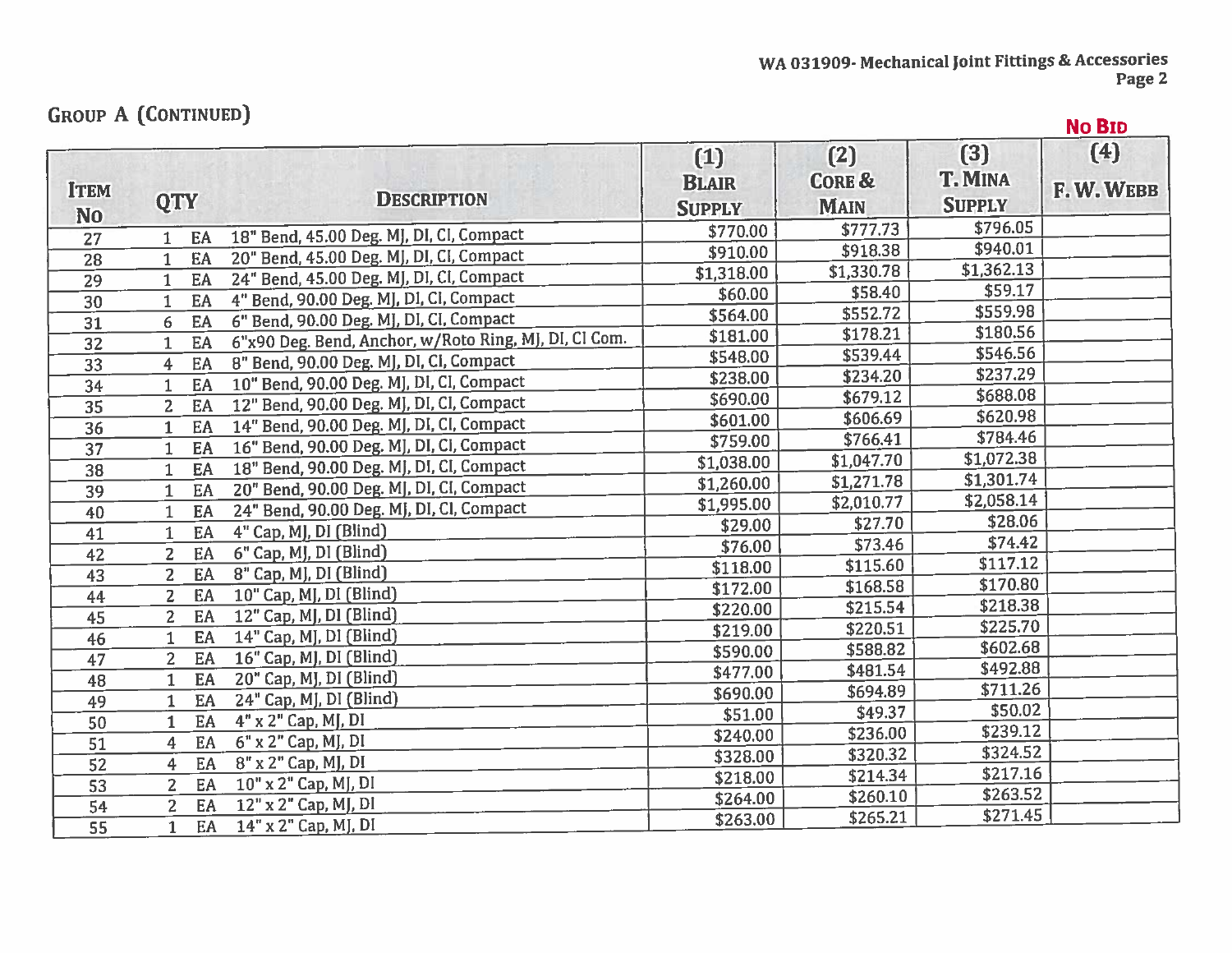WA 031909- Mechanical Joint Fittings & Accessories<br>Page 3

## **GROUP A (CONTINUED)**

| GROUP A LCONTINUED]           |                |    |                                   |                                      |                                         |                                 | <b>No BID</b>   |
|-------------------------------|----------------|----|-----------------------------------|--------------------------------------|-----------------------------------------|---------------------------------|-----------------|
| <b>ITEM</b><br>N <sub>o</sub> | <b>QTY</b>     |    | <b>DESCRIPTION</b>                | (1)<br><b>BLAIR</b><br><b>SUPPLY</b> | (2)<br><b>CORE &amp;</b><br><b>MAIN</b> | (3)<br>T. MINA<br><b>SUPPLY</b> | (4)<br>F.W.WEBB |
| 56                            |                | EA | 16" x 2" Cap, MJ, DI              | \$340.00                             | \$339.70                                | \$347.70                        |                 |
| 57                            | $\mathbf{1}$   | EA | 20" x 2" Cap, MJ, DI              | \$521.00                             | \$525.05                                | \$537.41                        |                 |
| 58                            |                | EA | 24" x 2" Cap, MJ, DI              | \$732.00                             | \$738.40                                | \$755.79                        |                 |
| 59                            | $\overline{2}$ | EA | 4" Plug, MJ, DI, CI (Blind)       | \$72.00                              | \$69.84                                 | \$70.76                         |                 |
| 60                            | $\overline{2}$ | EA | 6" Plug, MJ, DI (Blind)           | \$114.00                             | \$110.78                                | \$112.24                        |                 |
| 61                            | $\overline{2}$ | EA | 8" Plug, MJ, DI (Blind)           | \$160.00                             | \$157.74                                | \$159.82                        |                 |
| 62                            | $\overline{2}$ | EA | 10" Plug, MJ, DI (Blind)          | \$206.00                             | \$202.30                                | \$204.96                        |                 |
| 63                            | $\overline{2}$ | EA | 12" Plug, DI, CI (Blind)          | \$246.00                             | \$242.04                                | \$245.22                        |                 |
| 64                            |                | EA | 14" Plug, DI, CI (Blind)          | \$329.00                             | \$330.76                                | \$338.55                        |                 |
| 65                            | 1              | EA | 16" Plug, DI, CI (Blind)          | \$422.00                             | \$424.33                                | \$434.32                        |                 |
| 66                            | $\mathbf{1}$   | EA | 18" Plug, DI, CI (Blind)          | \$579.00                             | \$584.05                                | \$597.80                        |                 |
| 67                            |                | EA | 24" Plug, DI, CI (Blind)          | \$1,032.00                           | \$1,040.55                              | \$1,065.06                      |                 |
| 68                            | 1              | EA | $4"$ x 2" Plug, DI, CI            | \$58.00                              | \$57.20                                 | \$57.95                         |                 |
| 69                            | $\overline{2}$ | EA | $6"$ x 2" Plug, DI, CI            | \$160.00                             | \$156.54                                | \$158.60                        |                 |
| $\overline{70}$               | $\overline{2}$ | EA | 8" x 2" Plug, DI, CI              | \$206.00                             | \$202.30                                | \$204.96                        |                 |
| 71                            | $\overline{2}$ | EA | 10" x 2" Plug, DI, CI             | \$246.00                             | \$245.64                                | \$248.88                        |                 |
| 72                            | $\overline{2}$ | EA | 12" x 2" Plug, DI, CI             | \$292.00                             | \$287.78                                | \$291.58                        |                 |
| 73                            |                | EA | 14" x 2" Plug, DI, CI             | \$373.00                             | \$375.46                                | \$384.30                        |                 |
| 74                            |                | EA | 16" x 2" Plug, DI, CI             | \$466.00                             | \$469.03                                | \$480.07                        |                 |
| 75                            |                | EA | 18" x 2" Plug, DI, CI             | \$625.00                             | \$628.74                                | \$643.55                        |                 |
| $\overline{76}$               | $\mathbf{1}$   | EA | 24" x 2" Plug, DI, CI             | \$1,075.00                           | \$1,084.65                              | \$1,110.20                      |                 |
| $\overline{77}$               | 1              | EA | 16" Plug, Push-On, DI, CI (Blind) | \$488.00                             | \$579.03                                | \$500.80                        |                 |
| 78                            |                | EA | 6" x 2" Plug, Push-On, DI         | \$74.00                              | \$142.85                                | \$73.20                         |                 |
| 79                            | 1              | EA | 8" x 2" Plug, Push-On, DI         | \$88.00                              | \$256.50                                | \$89.67                         |                 |
| 80                            |                | EA | 12" x 2" Plug, Push-On, DI        | \$162.00                             | \$442.19                                | \$161.04                        |                 |
| 81                            | 1.             | EA | $16"$ x 2" Plug, Push-On, DI      | \$546.00                             | \$650.96                                | \$563.00                        |                 |
|                               |                |    |                                   |                                      |                                         |                                 |                 |
|                               |                |    | <b>TOTAL GROUP A</b>              | \$35,708.00                          | \$36,497.10                             | \$36,542.62                     |                 |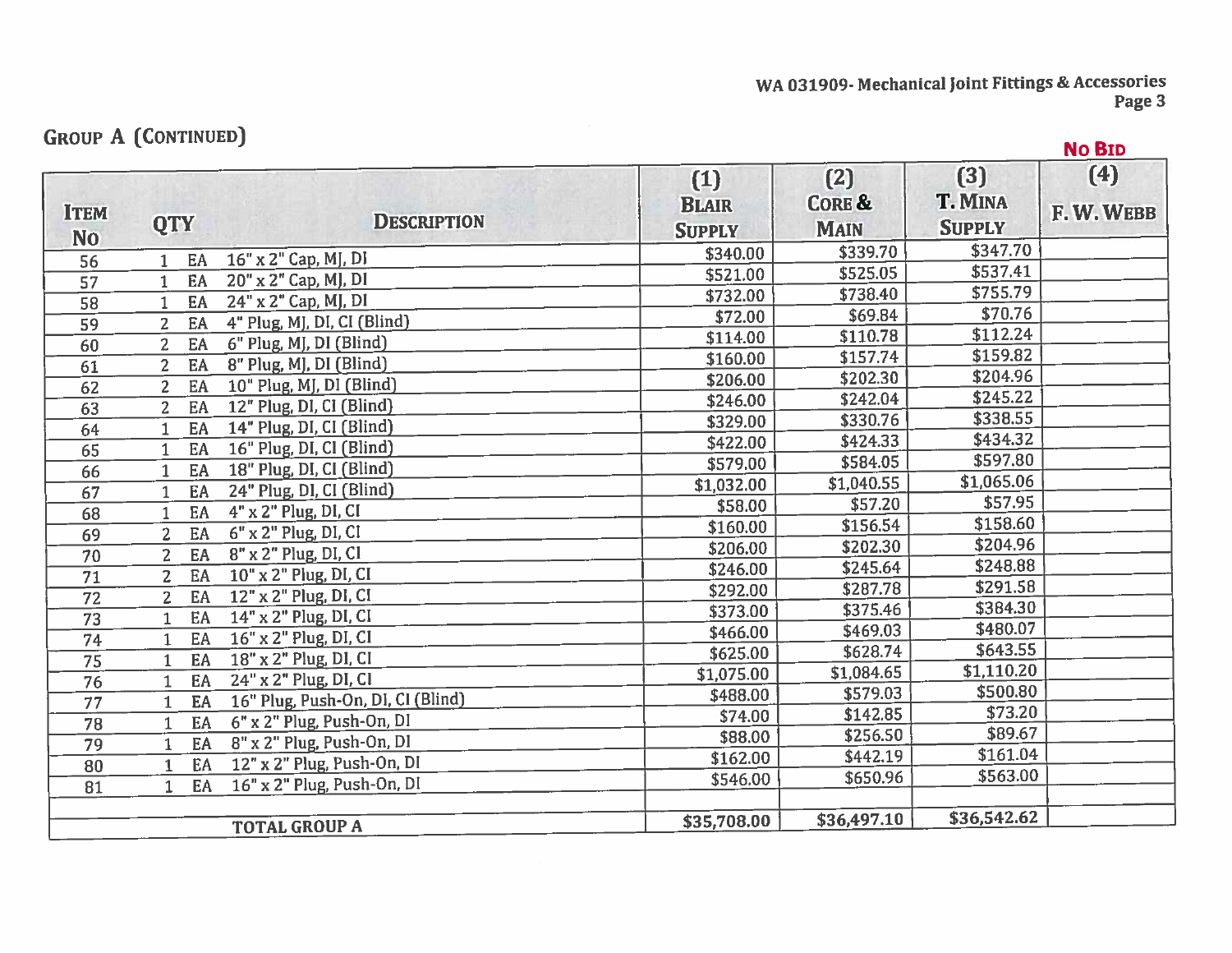## **GROUP B**

No BID

|                 |                      |                                             | (1)           | (2)         | (3)           | (4)      |
|-----------------|----------------------|---------------------------------------------|---------------|-------------|---------------|----------|
| <b>ITEM</b>     |                      |                                             | <b>BLAIR</b>  | CORE &      | T. MINA       | F.W.WEBB |
| N <sub>o</sub>  | <b>QTY</b>           | <b>DESCRIPTION</b>                          | <b>SUPPLY</b> | <b>MAIN</b> | <b>SUPPLY</b> |          |
| 1               | EA<br>$\overline{4}$ | 6" x 6" Anchor Tee w/Roto Ring, MJ, DI, CI  | \$624.00      | \$614.12    | \$622.20      |          |
| $\overline{2}$  | $\overline{2}$<br>EA | 8" x 6" Anchor Tee w/Roto Ring, MJ, DI, CI  | \$388.00      | \$382.90    | \$387.90      |          |
| 3               | $\overline{2}$<br>EA | 8" x 8" Anchor Tee w/Roto Ring, MJ, DI, CI  | \$560.00      | \$551.48    | \$558.70      |          |
| 4               | EA<br>$\mathbf{1}$   | 10" x 8" Anchor Tee w/Roto Ring, MJ, DI, CI | \$368.00      | \$362.43    | \$367.20      |          |
| 5               | $\overline{2}$<br>EA | 12" x 6" Anchor Tee w/Roto Ring, MJ, DI, CI | \$708.00      | \$697.18    | \$706.30      |          |
| 6               | EA<br>$\overline{2}$ | 12" x 8" Anchor Tee w/Roto Ring, MJ, DI, CI | \$796.00      | \$783.86    | \$794.20      |          |
| 7               | EA<br>1              | 16" x 6" Anchor Tee w/Roto Ring, MJ, DI, CI | \$612.00      | \$616.82    | \$631.35      |          |
| 8               | EA<br>$\mathbf{1}$   | 20" x 6" Anchor Tee w/Roto Ring, MJ, DI, CI | \$914.00      | \$921.36    | \$943.05      |          |
| 9               | EA<br>$\mathbf{1}$   | 24" x 6" Anchor Tee w/Roto Ring, MJ, DI, CI | \$1,369.00    | \$1,381.44  | \$1,413.95    |          |
| 10              | EA<br>$\mathbf{1}$   | 4" x 4" Tee, MJ, DI, CI, Compact            | \$80.00       | \$78.27     | \$79.30       |          |
| 11              | EA<br>1              | 6" x 4" Tee, MJ, DI, CI, Compact            | \$121.00      | \$119.21    | \$120.75      |          |
| 12              | EA<br>$\mathbf{1}$   | 6" x 6" Tee, MJ, DI, CI, Compact            | \$135.00      | \$133.06    | \$134.80      |          |
| 13              | EA<br>1              | 8" x 4" Tee, MJ, DI, CI, Compact            | \$140.00      | \$137.27    | \$139.05      |          |
| 14              | EA<br>$\mathbf{1}$   | 8" x 6" Tee, MJ, DI, CI, Compact            | \$169.00      | \$166.77    | \$168.95      |          |
| 15              | EA<br>$\mathbf{1}$   | 8" x 8" Tee, MJ, DI, CI, Compact            | \$201.00      | \$198.08    | \$200.65      |          |
| 16              | EA<br>1              | 10" x 6" Tee, MJ, DI, CI, Compact           | \$263.00      | \$259.48    | \$262.90      |          |
| 17              | EA<br>1              | 10" x 8" Tee, MJ, DI, CI, Compact           | \$310.00      | \$305.24    | \$309.25      |          |
| 18              | EA<br>1              | 10" x 10" Tee, MJ, DI, CI, Compact          | \$351.00      | \$346.18    | \$350.75      |          |
| 19              | EA<br>$\mathbf{1}$   | 12" x 4" Tee, MJ, DI, CI, Compact           | \$287.00      | \$282.96    | \$286.70      |          |
| 20              | EA<br>$\mathbf{1}$   | 12" x 6" Tee, MJ, DI, CI, Compact           | \$320.00      | \$313.07    | \$317.20      |          |
| 21              | EA<br>1              | 12" x 8" Tee, MJ, DI, CI, Compact           | \$336.00      | \$331.13    | \$335.50      |          |
| 22              | EA<br>1              | 12" x 12" Tee, MJ, DI, CI, Compact          | \$443.00      | \$436.48    | \$442.25      |          |
| 23              | EA<br>$\mathbf{1}$   | 14" x 6" Tee, MJ, DI, CI, Compact           | \$543.00      | \$547.69    | \$560.55      |          |
| 24              | EA<br>1              | 14" x 8" Tee, MJ, DI, CI, Compact           | \$614.00      | \$619.21    | \$633.75      |          |
| $\overline{25}$ | EA<br>$\mathbf{1}$   | 16" x 6" Tee, MJ, DI, CI, Compact           | \$705.00      | \$706.81    | \$723.45      |          |
| 26              | EA<br>1              | 16" x 8" Tee, MJ, DI, CI, Compact           | \$762.00      | \$766.41    | \$784.45      |          |
| $\overline{27}$ | EA<br>$\mathbf{1}$   | 16" x 12" Tee, MJ, DI, CI, Compact          | \$909.00      | \$917.19    | \$938.75      |          |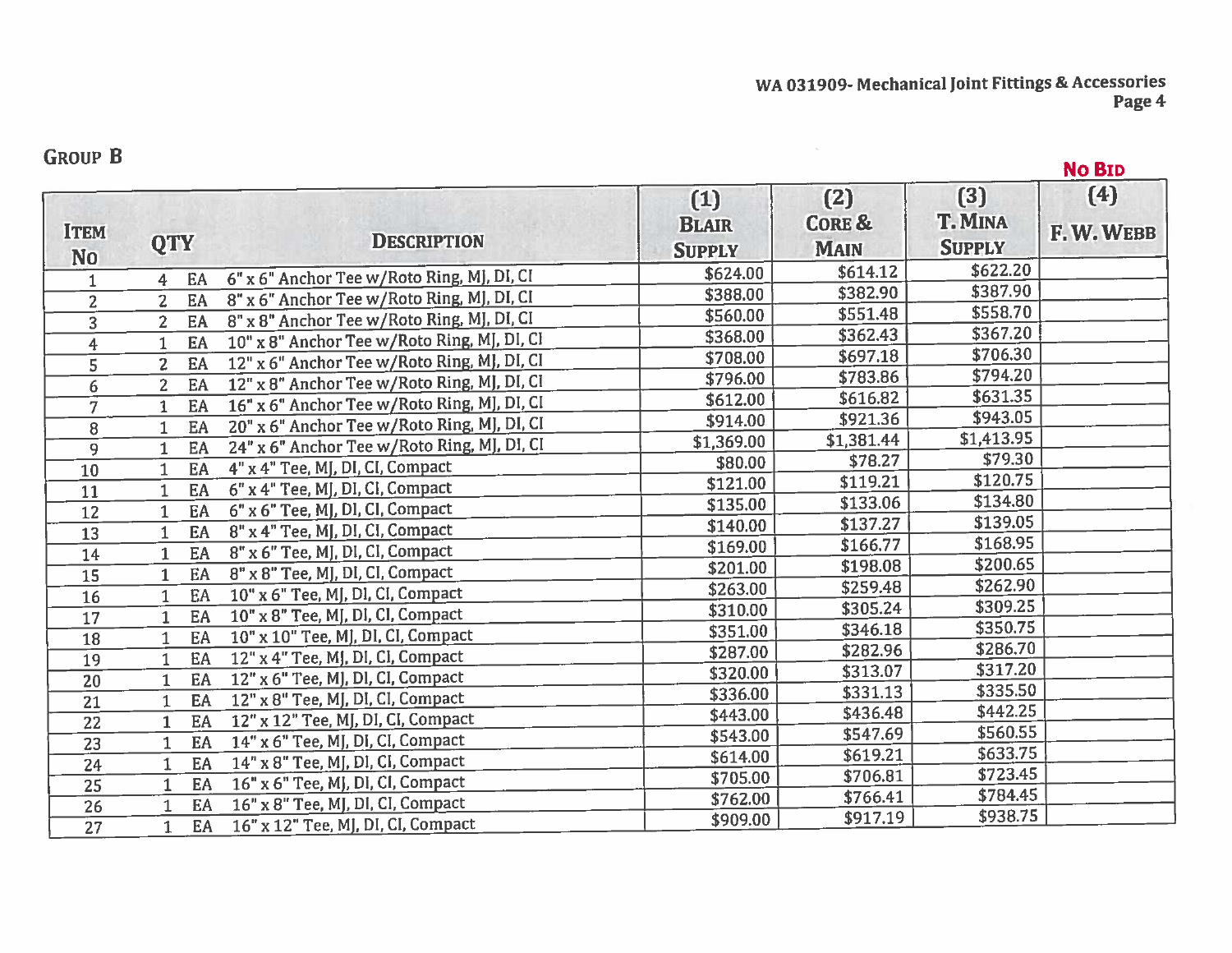# **GROUP B (CONTINUED)**

|                    |                                                                                                                                                                                                                                                                                                                                                                                                                                     |                                                                                                                                                                                                                                                                                                                                                                                                                                                                                                                                                                                                                                                                                                                                                                                                                                                                                                                                                                                                                                                                                                                                                                                                          |                                         |                                                                    | <b>No BID</b>                                                                                                                                                                                                                                                   |
|--------------------|-------------------------------------------------------------------------------------------------------------------------------------------------------------------------------------------------------------------------------------------------------------------------------------------------------------------------------------------------------------------------------------------------------------------------------------|----------------------------------------------------------------------------------------------------------------------------------------------------------------------------------------------------------------------------------------------------------------------------------------------------------------------------------------------------------------------------------------------------------------------------------------------------------------------------------------------------------------------------------------------------------------------------------------------------------------------------------------------------------------------------------------------------------------------------------------------------------------------------------------------------------------------------------------------------------------------------------------------------------------------------------------------------------------------------------------------------------------------------------------------------------------------------------------------------------------------------------------------------------------------------------------------------------|-----------------------------------------|--------------------------------------------------------------------|-----------------------------------------------------------------------------------------------------------------------------------------------------------------------------------------------------------------------------------------------------------------|
| <b>QTY</b>         | <b>DESCRIPTION</b>                                                                                                                                                                                                                                                                                                                                                                                                                  | $(1)$<br><b>BLAIR</b><br><b>SUPPLY</b>                                                                                                                                                                                                                                                                                                                                                                                                                                                                                                                                                                                                                                                                                                                                                                                                                                                                                                                                                                                                                                                                                                                                                                   | (2)<br><b>CORE &amp;</b><br><b>MAIN</b> | (3)<br><b>T. MINA</b><br><b>SUPPLY</b>                             | (4)<br>F.W.WEBB                                                                                                                                                                                                                                                 |
|                    |                                                                                                                                                                                                                                                                                                                                                                                                                                     | \$1,155.00                                                                                                                                                                                                                                                                                                                                                                                                                                                                                                                                                                                                                                                                                                                                                                                                                                                                                                                                                                                                                                                                                                                                                                                               |                                         |                                                                    |                                                                                                                                                                                                                                                                 |
|                    |                                                                                                                                                                                                                                                                                                                                                                                                                                     | \$1,025.00                                                                                                                                                                                                                                                                                                                                                                                                                                                                                                                                                                                                                                                                                                                                                                                                                                                                                                                                                                                                                                                                                                                                                                                               |                                         |                                                                    |                                                                                                                                                                                                                                                                 |
|                    |                                                                                                                                                                                                                                                                                                                                                                                                                                     | \$1,150.00                                                                                                                                                                                                                                                                                                                                                                                                                                                                                                                                                                                                                                                                                                                                                                                                                                                                                                                                                                                                                                                                                                                                                                                               |                                         |                                                                    |                                                                                                                                                                                                                                                                 |
|                    |                                                                                                                                                                                                                                                                                                                                                                                                                                     | \$1,599.00                                                                                                                                                                                                                                                                                                                                                                                                                                                                                                                                                                                                                                                                                                                                                                                                                                                                                                                                                                                                                                                                                                                                                                                               |                                         |                                                                    |                                                                                                                                                                                                                                                                 |
|                    |                                                                                                                                                                                                                                                                                                                                                                                                                                     | \$1,431.00                                                                                                                                                                                                                                                                                                                                                                                                                                                                                                                                                                                                                                                                                                                                                                                                                                                                                                                                                                                                                                                                                                                                                                                               |                                         |                                                                    |                                                                                                                                                                                                                                                                 |
|                    |                                                                                                                                                                                                                                                                                                                                                                                                                                     | \$1,472.00                                                                                                                                                                                                                                                                                                                                                                                                                                                                                                                                                                                                                                                                                                                                                                                                                                                                                                                                                                                                                                                                                                                                                                                               | \$1,485.73                              |                                                                    |                                                                                                                                                                                                                                                                 |
|                    |                                                                                                                                                                                                                                                                                                                                                                                                                                     | \$1,569.00                                                                                                                                                                                                                                                                                                                                                                                                                                                                                                                                                                                                                                                                                                                                                                                                                                                                                                                                                                                                                                                                                                                                                                                               | \$1,584.07                              |                                                                    |                                                                                                                                                                                                                                                                 |
|                    |                                                                                                                                                                                                                                                                                                                                                                                                                                     | \$2,016.00                                                                                                                                                                                                                                                                                                                                                                                                                                                                                                                                                                                                                                                                                                                                                                                                                                                                                                                                                                                                                                                                                                                                                                                               | \$2,035.21                              |                                                                    |                                                                                                                                                                                                                                                                 |
|                    |                                                                                                                                                                                                                                                                                                                                                                                                                                     | \$244.00                                                                                                                                                                                                                                                                                                                                                                                                                                                                                                                                                                                                                                                                                                                                                                                                                                                                                                                                                                                                                                                                                                                                                                                                 | \$237.79                                |                                                                    |                                                                                                                                                                                                                                                                 |
|                    |                                                                                                                                                                                                                                                                                                                                                                                                                                     | \$569.00                                                                                                                                                                                                                                                                                                                                                                                                                                                                                                                                                                                                                                                                                                                                                                                                                                                                                                                                                                                                                                                                                                                                                                                                 | \$573.32                                |                                                                    |                                                                                                                                                                                                                                                                 |
|                    |                                                                                                                                                                                                                                                                                                                                                                                                                                     | \$55.00                                                                                                                                                                                                                                                                                                                                                                                                                                                                                                                                                                                                                                                                                                                                                                                                                                                                                                                                                                                                                                                                                                                                                                                                  | \$54.19                                 |                                                                    |                                                                                                                                                                                                                                                                 |
|                    |                                                                                                                                                                                                                                                                                                                                                                                                                                     | 492.00                                                                                                                                                                                                                                                                                                                                                                                                                                                                                                                                                                                                                                                                                                                                                                                                                                                                                                                                                                                                                                                                                                                                                                                                   | \$484.08                                |                                                                    |                                                                                                                                                                                                                                                                 |
|                    |                                                                                                                                                                                                                                                                                                                                                                                                                                     | \$642.00                                                                                                                                                                                                                                                                                                                                                                                                                                                                                                                                                                                                                                                                                                                                                                                                                                                                                                                                                                                                                                                                                                                                                                                                 | \$632.16                                |                                                                    |                                                                                                                                                                                                                                                                 |
|                    |                                                                                                                                                                                                                                                                                                                                                                                                                                     | \$160.00                                                                                                                                                                                                                                                                                                                                                                                                                                                                                                                                                                                                                                                                                                                                                                                                                                                                                                                                                                                                                                                                                                                                                                                                 | \$157.74                                |                                                                    |                                                                                                                                                                                                                                                                 |
|                    |                                                                                                                                                                                                                                                                                                                                                                                                                                     | \$432.00                                                                                                                                                                                                                                                                                                                                                                                                                                                                                                                                                                                                                                                                                                                                                                                                                                                                                                                                                                                                                                                                                                                                                                                                 | \$425.06                                |                                                                    |                                                                                                                                                                                                                                                                 |
|                    |                                                                                                                                                                                                                                                                                                                                                                                                                                     | \$416.00                                                                                                                                                                                                                                                                                                                                                                                                                                                                                                                                                                                                                                                                                                                                                                                                                                                                                                                                                                                                                                                                                                                                                                                                 | \$418.96                                |                                                                    |                                                                                                                                                                                                                                                                 |
|                    |                                                                                                                                                                                                                                                                                                                                                                                                                                     | \$1,056.00                                                                                                                                                                                                                                                                                                                                                                                                                                                                                                                                                                                                                                                                                                                                                                                                                                                                                                                                                                                                                                                                                                                                                                                               | \$1,058.44                              |                                                                    |                                                                                                                                                                                                                                                                 |
|                    |                                                                                                                                                                                                                                                                                                                                                                                                                                     | \$700.00                                                                                                                                                                                                                                                                                                                                                                                                                                                                                                                                                                                                                                                                                                                                                                                                                                                                                                                                                                                                                                                                                                                                                                                                 | \$700.85                                |                                                                    |                                                                                                                                                                                                                                                                 |
|                    |                                                                                                                                                                                                                                                                                                                                                                                                                                     | \$842.00                                                                                                                                                                                                                                                                                                                                                                                                                                                                                                                                                                                                                                                                                                                                                                                                                                                                                                                                                                                                                                                                                                                                                                                                 | \$848.06                                | \$868.00                                                           |                                                                                                                                                                                                                                                                 |
|                    |                                                                                                                                                                                                                                                                                                                                                                                                                                     |                                                                                                                                                                                                                                                                                                                                                                                                                                                                                                                                                                                                                                                                                                                                                                                                                                                                                                                                                                                                                                                                                                                                                                                                          | \$1,170.47                              |                                                                    |                                                                                                                                                                                                                                                                 |
|                    |                                                                                                                                                                                                                                                                                                                                                                                                                                     | \$220.00                                                                                                                                                                                                                                                                                                                                                                                                                                                                                                                                                                                                                                                                                                                                                                                                                                                                                                                                                                                                                                                                                                                                                                                                 | \$214.36                                | \$217.00                                                           |                                                                                                                                                                                                                                                                 |
|                    |                                                                                                                                                                                                                                                                                                                                                                                                                                     | \$84.00                                                                                                                                                                                                                                                                                                                                                                                                                                                                                                                                                                                                                                                                                                                                                                                                                                                                                                                                                                                                                                                                                                                                                                                                  | \$82.48                                 | \$83.55                                                            |                                                                                                                                                                                                                                                                 |
|                    |                                                                                                                                                                                                                                                                                                                                                                                                                                     | \$360.00                                                                                                                                                                                                                                                                                                                                                                                                                                                                                                                                                                                                                                                                                                                                                                                                                                                                                                                                                                                                                                                                                                                                                                                                 | \$354.00                                |                                                                    |                                                                                                                                                                                                                                                                 |
|                    |                                                                                                                                                                                                                                                                                                                                                                                                                                     | \$107.00                                                                                                                                                                                                                                                                                                                                                                                                                                                                                                                                                                                                                                                                                                                                                                                                                                                                                                                                                                                                                                                                                                                                                                                                 | \$105.36                                | \$106.75                                                           |                                                                                                                                                                                                                                                                 |
|                    |                                                                                                                                                                                                                                                                                                                                                                                                                                     | \$172.00                                                                                                                                                                                                                                                                                                                                                                                                                                                                                                                                                                                                                                                                                                                                                                                                                                                                                                                                                                                                                                                                                                                                                                                                 | \$169.18                                | \$171.40                                                           |                                                                                                                                                                                                                                                                 |
|                    |                                                                                                                                                                                                                                                                                                                                                                                                                                     | \$176.00                                                                                                                                                                                                                                                                                                                                                                                                                                                                                                                                                                                                                                                                                                                                                                                                                                                                                                                                                                                                                                                                                                                                                                                                 | \$172.79                                | \$175.05                                                           |                                                                                                                                                                                                                                                                 |
| EA<br>$\mathbf{1}$ | 12" x 10" Reducer, MJ, DI, CI, Compact                                                                                                                                                                                                                                                                                                                                                                                              | \$168.00                                                                                                                                                                                                                                                                                                                                                                                                                                                                                                                                                                                                                                                                                                                                                                                                                                                                                                                                                                                                                                                                                                                                                                                                 | \$165.57                                | \$167.75                                                           |                                                                                                                                                                                                                                                                 |
|                    | EA<br>EA<br>EA<br>EA<br>$\mathbf{1}$<br>EA<br>1.<br>EA<br>$\mathbf{1}$<br>EA<br>$\mathbf{1}$<br>EA<br>1<br>EA<br>$\mathbf{1}$<br>EA<br>$\mathbf{1}$<br>EA<br>$\mathbf{1}$<br>EA<br>6<br>EA<br>6<br>EA<br>EA<br>$\mathbf{2}$<br>EA<br>$\mathbf{1}$<br>EA<br>2 <sup>1</sup><br>EA<br>1<br>EA<br>$\mathbf{1}$<br>EA<br>$\mathbf{1}$<br>EA<br>4<br>EA<br>$\mathbf{1}$<br>EA<br>4<br>EA<br>1<br>EA<br>$\mathbf{1}$<br>EA<br>$\mathbf{1}$ | <b>GROUP B (CONTINUED)</b><br>16" x 16" Tee, MJ, DI, CI, Compact<br>18" x 6" Tee, MJ, DI, CI, Compact<br>20" x 6" Tee, MJ, DI, CI, Compact<br>20" x 20" Tee, MJ, DI, CI, Compact<br>24" x 6" Tee, MJ, DI, CI, Compact<br>24" x 8" Tee, MJ, DI, CI, Compact<br>24" x 12" Tee, MJ, DI, CI, Compact<br>24" x 16" Tee, MJ, DI, CI, Compact<br>12" x 2" Tee, MJ, DI, CI, Compact<br>16" x 2" Tee, MJ, DI, CI, Compact<br>4" Solid Sleeve, MJ, DI, CI, 12" Minimum Length<br>6" Solid Sleeve, MJ, DI, CI, 12" Minimum Length<br>8" Solid Sleeve, MJ, DI, CI, 12" Minimum Length<br>10" Solid Sleeve, MJ, DI, CI, 12" Minimum Length<br>12" Solid Sleeve, MJ, DI, CI, 12" Minimum Length<br>14" Solid Sleeve, MJ, DI, CI, 12" Minimum Length<br>16" Solid Sleeve, MJ, DI, CI, 12" Minimum Length<br>18" Solid Sleeve, MJ, DI, CI, 12" Minimum Length<br>20" Solid Sleeve, MJ, DI, CI, 12" Minimum Length<br>24" Solid Sleeve, MJ, DI, CI, 12" Minimum Length<br>6" x 4" Reducer, MJ, DI, CI, Compact<br>8" x 4" Reducer, MJ, DI, CI, Compact<br>8" x 6" Reducer, MJ, DI, CI, Compact<br>10" x 8" Reducer, MJ, DI, CI, Compact<br>12" x 6" Reducer, MJ, DI, CI, Compact<br>12" x 8" Reducer, MJ, DI, CI, Compact | \$1,165.00                              | \$1,156.76<br>\$1,034.59<br>\$1,160.93<br>\$1,594.20<br>\$1,444.02 | \$1,184.00<br>\$1,058.95<br>\$1,188.25<br>\$1,631.75<br>\$1,478.00<br>\$1,520.70<br>\$1,621.35<br>\$2,083.15<br>\$243.35<br>\$586.80<br>\$54.90<br>\$490.20<br>\$640.50<br>\$159.80<br>\$430.60<br>\$428.80<br>\$1,083.30<br>\$717.35<br>\$1,198.00<br>\$358.60 |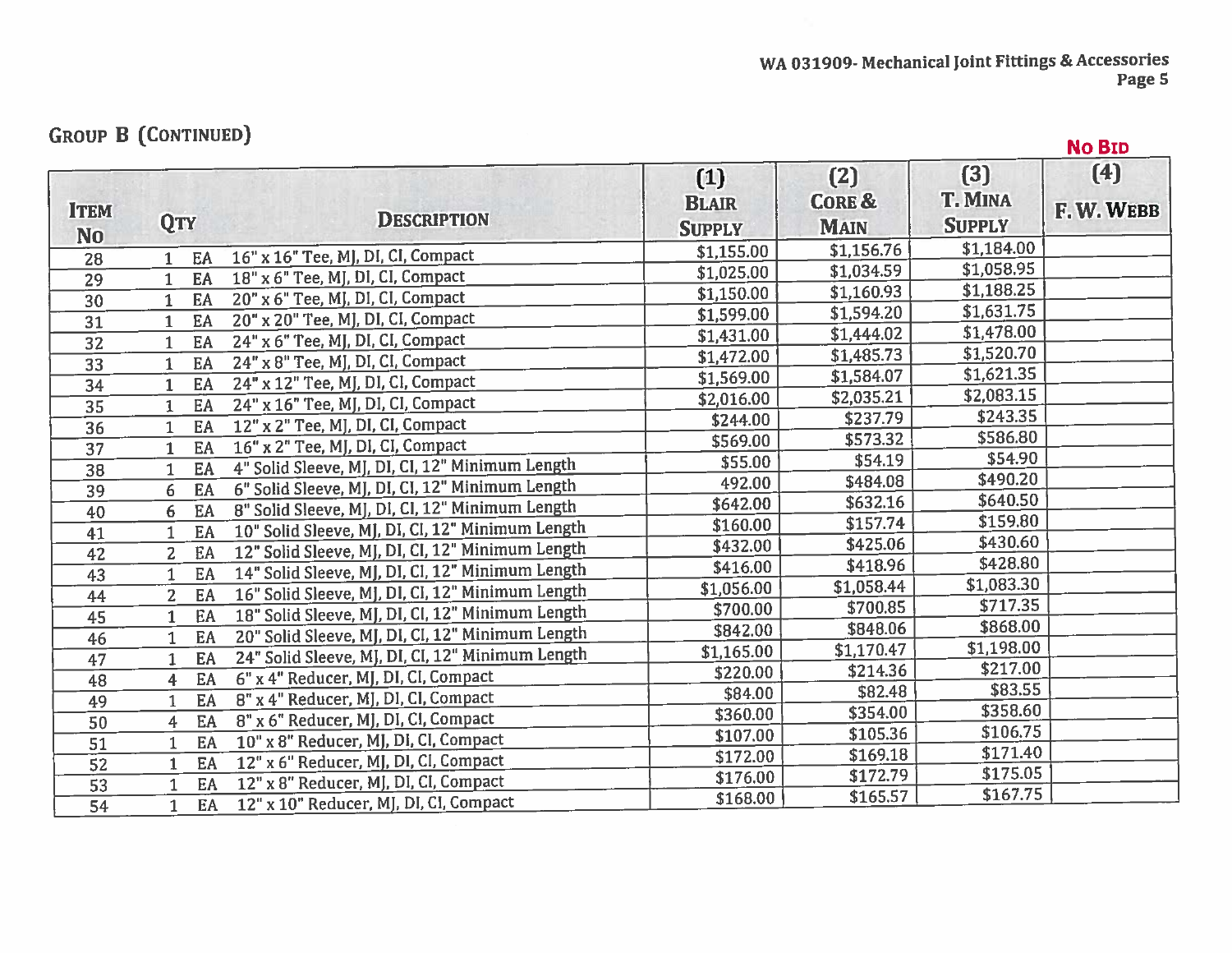## **GROUP B (CONTINUED)**

|                               | <b>AROOL D from TIMORN)</b> |                                                |                                      |                                         |                                        | <b>No BID</b>   |
|-------------------------------|-----------------------------|------------------------------------------------|--------------------------------------|-----------------------------------------|----------------------------------------|-----------------|
| <b>ITEM</b><br>N <sub>0</sub> | <b>QTY</b>                  | <b>DESCRIPTION</b>                             | (1)<br><b>BLAIR</b><br><b>SUPPLY</b> | (2)<br><b>CORE &amp;</b><br><b>MAIN</b> | (3)<br><b>T. MINA</b><br><b>SUPPLY</b> | (4)<br>F.W.WEBB |
| 55                            | EA<br>1.                    | 16" x 6" Reducer, MJ, DI, CI, Compact          | \$435.00                             | \$436.25                                | \$446.50                               |                 |
| 56                            | EA                          | 16" x 8" Reducer, MJ, DI, CI, Compact          | \$418.00                             | \$420.75                                | \$430.65                               |                 |
| 57                            | EA                          | 16" x 12" Reducer, MJ, DJ, CJ, Compact         | \$390.00                             | \$391.55                                | \$400.75                               |                 |
| 58                            | EA<br>1                     | 20" x 16" Reducer, MJ, DI, CI, Compact         | \$613.00                             | \$618.02                                | \$632.55                               |                 |
| 59                            | EA                          | 24" x 12" Reducer, MJ, DI, CI, Compact         | \$1,066.00                           | \$1,075.71                              | \$1,101.05                             |                 |
| 60                            | EA                          | 24" x 16" Reducer, MJ, DI, CI, Compact         | \$1,108.00                           | \$1,118.03                              | \$1,144.35                             |                 |
| 61                            | EA<br>$\mathbf{1}$          | 4" x 18" Offset, MJ, DI, CI                    | \$353.00                             | \$279.19                                | \$315.40                               |                 |
| 62                            | EA                          | 4" x 24" Offset, MJ, DI, CI                    | \$423.00                             | \$335.15                                | \$380.19                               |                 |
| 63                            | EA                          | 6" x 12" Anchor Offset w/Roto Ring, MJ, DI, CI | \$310.00                             | \$533.82                                | \$319.85                               |                 |
| 64                            | EA<br>$\mathbf{1}$          | $6"$ x 12" Offset, MJ, DI, CI                  | \$430.00                             | \$339.41                                | \$385.00                               |                 |
| 65                            | EA                          | 6" x 18" Offset, MJ, DI, CI                    | \$525.00                             | \$413.61                                | \$469.20                               |                 |
| 66                            | EA<br>$\overline{2}$        | 6" x 24" Offset, MJ, DI, CI                    | \$1,234.00                           | \$978.08                                | \$1,109.50                             |                 |
| 67                            | EA<br>$\mathbf 1$           | 8" x 12" Offset, MJ, DI, CI                    | \$635.00                             | \$501.20                                | \$568.55                               |                 |
| 68                            | EA                          | 8" x 18" Offset, MJ, DI, CI                    | \$775.00                             | \$614.33                                | \$696.90                               |                 |
| 69                            | $\overline{2}$<br>EA        | 8" x 24" Offset, MJ, DI, CI                    | \$2,056.00                           | \$1,627.68                              | \$1,846.40                             |                 |
| 70                            | EA<br>$\mathbf{1}$          | 12" x 12" Offset, MJ, DI, CI                   | \$1,325.00                           | \$1,051.66                              | \$1,193.00                             |                 |
| 71                            | EA<br>$\mathbf{1}$          | 12" x 24" Offset, MJ, DI, CI                   | \$1,900.00                           | \$1,502.38                              | \$1,704.30                             |                 |
| 72                            | 40<br>EA                    | 4" MJ Accessory Kit (w/Blue Bolts & Nuts)      | \$920.00                             | \$894.40                                | \$878.00                               |                 |
| $\overline{73}$               | 200<br>EA                   | 6" MJ Accessory Kit (w/Blue Bolts & Nuts)      | \$5,800.00                           | \$5,714.00                              | \$5,490.00                             |                 |
| 74                            | EA<br>100                   | 8" MJ Accessory Kit (w/Blue Bolts & Nuts)      | \$3,100.00                           | \$3,106.00                              | \$3,050.00                             |                 |
| 75                            | EA<br>20                    | 10" MJ Accessory Kit (w/Blue Bolts & Nuts)     | \$840.00                             | \$839.40                                | \$841.00                               |                 |
| 76                            | EA<br>40                    | 12" MJ Accessory Kit (w/Blue Bolts & Nuts)     | \$1,840.00                           | \$1,752.00                              | \$1,756.00                             |                 |
| 77                            | EA<br>10                    | 14" MJ Accessory Kit (w/Blue Bolts & Nuts)     | \$660.00                             | \$663.00                                | \$671.00                               |                 |
| 78                            | EA<br>10                    | 16" MJ Accessory Kit (w/Blue Bolts & Nuts)     | \$710.00                             | \$723.90                                | \$732.00                               |                 |
| 79                            | EA<br>6                     | 18" MJ Accessory Kit (w/Blue Bolts & Nuts)     | \$594.00                             | \$537.06                                | \$717.30                               |                 |
| 80                            | EA<br>6                     | 20" MJ Accessory Kit (w/Blue Bolts & Nuts)     | \$750.00                             | \$610.50                                | \$819.60                               |                 |
| $\overline{81}$               | EA<br>6                     | 24" MJ Accessory Kit (w/Blue Bolts & Nuts)     | \$1,014.00                           | \$788.52                                | \$1,108.80                             |                 |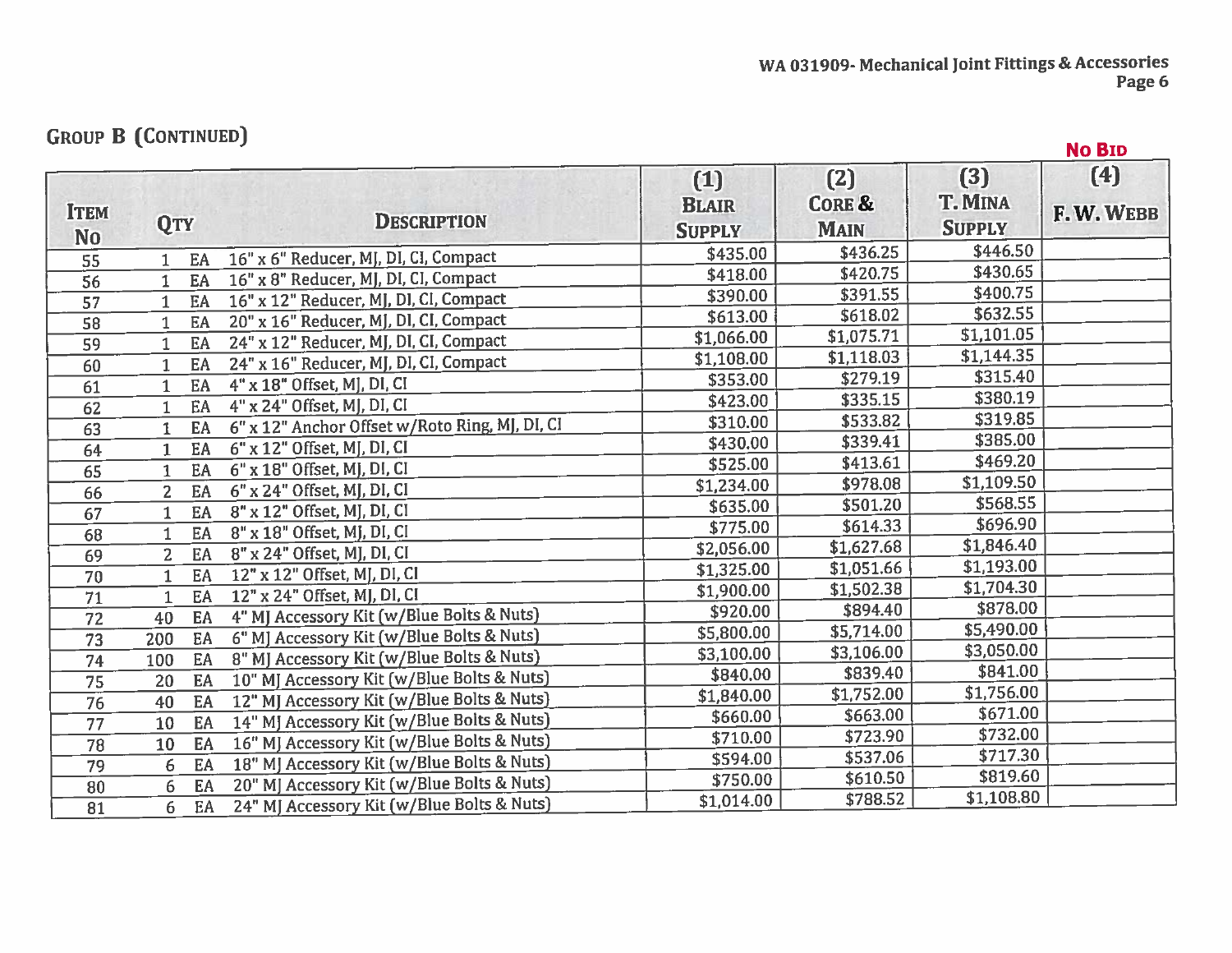| <b>GROOF D TOOMINGED!</b> |    |                                                     |                                      |                                         |                                        | <b>No BID</b>   |
|---------------------------|----|-----------------------------------------------------|--------------------------------------|-----------------------------------------|----------------------------------------|-----------------|
| <b>QTY</b>                |    | <b>DESCRIPTION</b>                                  | (1)<br><b>BLAIR</b><br><b>SUPPLY</b> | (2)<br><b>CORE &amp;</b><br><b>MAIN</b> | (3)<br><b>T. MINA</b><br><b>SUPPLY</b> | (4)<br>F.W.WEBB |
| 20                        | EA | 4" MJ Gasket                                        | \$55.00                              | \$41.20                                 | \$51.00                                |                 |
| 60                        | EA | 6" MJ Gasket                                        | \$192.00                             | \$144.00                                | \$177.00                               |                 |
| 60                        | EA | 8" MJ Gasket                                        | \$243.00                             | \$177.00                                | \$228.00                               |                 |
| 20                        | EA | 10" MJ Gasket                                       | \$102.00                             | \$83.00                                 | \$109.00                               |                 |
| 20                        | EA | 12" MJ Gasket                                       | \$134.00                             | \$96.00                                 | \$126.00                               |                 |
| 6                         | EA | 14" MJ Gasket                                       | \$67.50                              | \$47.88                                 | \$63.90                                |                 |
| 6                         | EA | 16" MJ Gasket                                       | \$71.40                              | \$48.66                                 | \$63.90                                |                 |
| 6                         | EA | 18" MJ Gasket                                       | \$78.00                              | \$57.30                                 | \$76.50                                |                 |
|                           | EA | 20" MJ Gasket                                       | \$14.00                              | \$10.14                                 | \$13.55                                |                 |
| 6                         | EA | 24" MJ Gasket                                       | \$102.00                             | \$73.38                                 | \$97.80                                |                 |
| 400                       | EA | 3/4"x4" T-Head MJ Bolt (Blue Coated Bolts & Nuts)   | \$1,120.00                           | \$900.00                                | \$900.00                               |                 |
| 1200                      | EA | 3/4"x4-1/2" T-Head MJ Bolt (Blue Coated Bolts/Nuts) | \$3,600.00                           | \$2,820.00                              | \$2,820.00                             |                 |
| 400                       | EA | 3/4"x5" T-Head MJ Bolt (Blue Coated Bolts & Nuts)   | \$1,280.00                           | \$980.00                                | \$1,000.00                             |                 |
|                           |    | <b>TOTAL GROUP B</b>                                | \$69,787.90                          | \$65,840.63                             | \$68,096.19                            |                 |
|                           |    | <b>TOTAL GROUP A</b>                                | \$35,708.00                          | \$36,497.10                             | \$36,542.62                            |                 |
|                           |    | <b>TOTAL GROUP B</b>                                | \$69,787.90                          | \$65,840.63                             | \$68,096.19                            |                 |
|                           |    | <b>TOTAL BID (GROUPS A + B)</b>                     | \$105,495.90                         | \$102,337.73                            | \$104,638.81                           |                 |
|                           |    |                                                     |                                      |                                         |                                        |                 |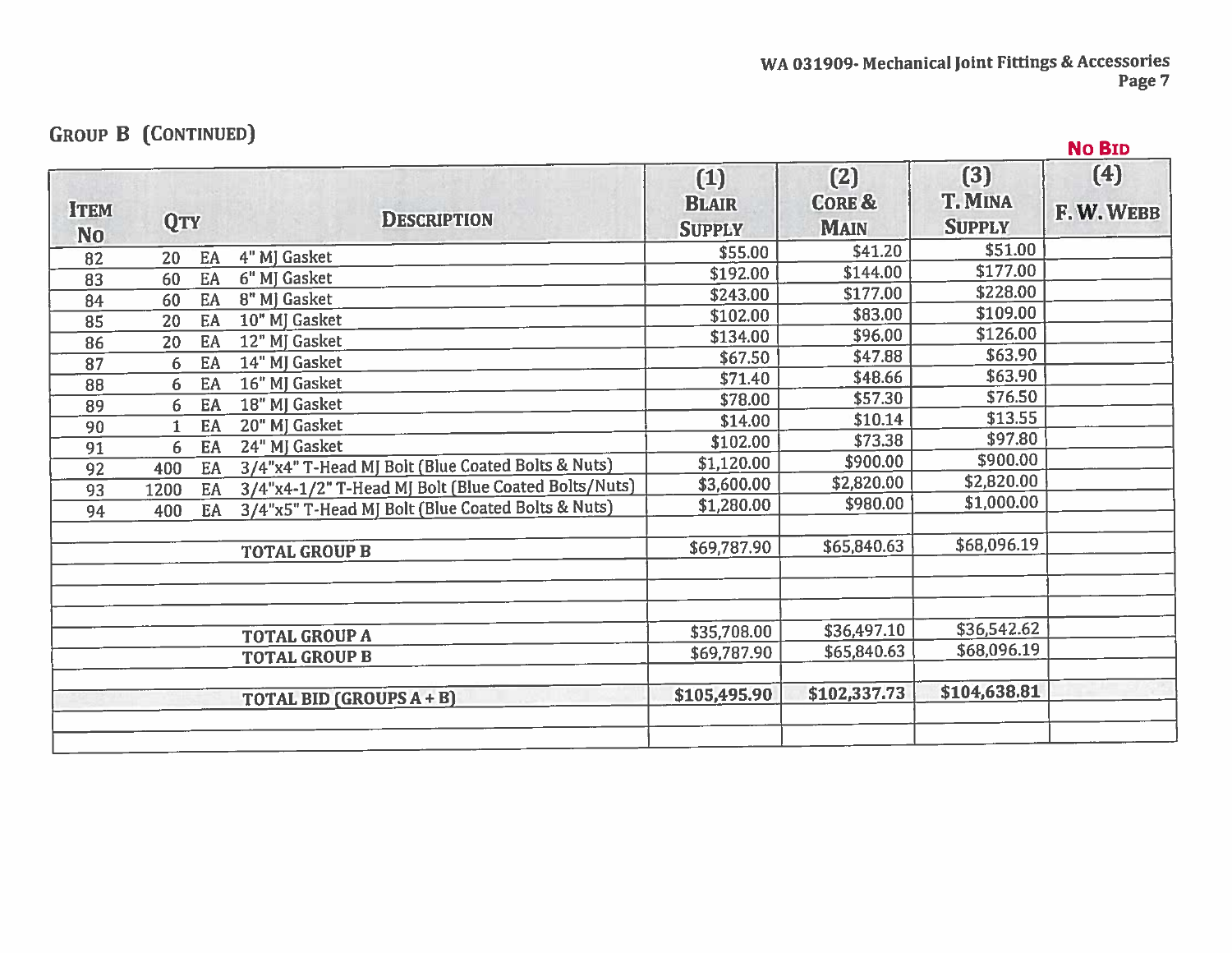**Monroe County Water Authority** 

# Memorandum



| To:      | <b>Raymond Benshoff</b>                                          | Date    | 04/26/2019 |
|----------|------------------------------------------------------------------|---------|------------|
| From:    | Karin Anderson, Purchasing Manager                               | File:   | WA031910   |
| Subject: | <b>Recommendation for Bid Award</b><br>May 9, 2019 Board Meeting | Copies: |            |

Six bids were received on April 23, 2019 for one 2019 Genie Trailer-Mounted Man Lift. The apparent low responsive, responsible bidder is Skyworks Equipment in the amount of \$46,400.

We also received bids from the following:

| R.B. U'Ren Equipment, Inc.              | \$46,815 |
|-----------------------------------------|----------|
| Sunbelt Rentals, Inc.                   | \$49,735 |
| Admar Construction Equipment & Supplies | \$50,000 |
| United Rentals                          | \$52,416 |
| All Around Access, LLC                  | \$53,911 |
|                                         |          |

I recommend that the bid be awarded to the low, responsive, responsible bidder.

 $/ka$ Attachment: Bid tabulation

(Dis)Approved by

**Department Head** 

Date<br>  $\frac{4}{26}$  19<br>
Date<br>  $\frac{1}{26}$ 

Date

(Dis)Approved by

derion **Purchasing Manager** 

(Dis)Approved by

**Executive Director** 

(Dis)Approved by

**Executive Assistant/Board** 

**Date**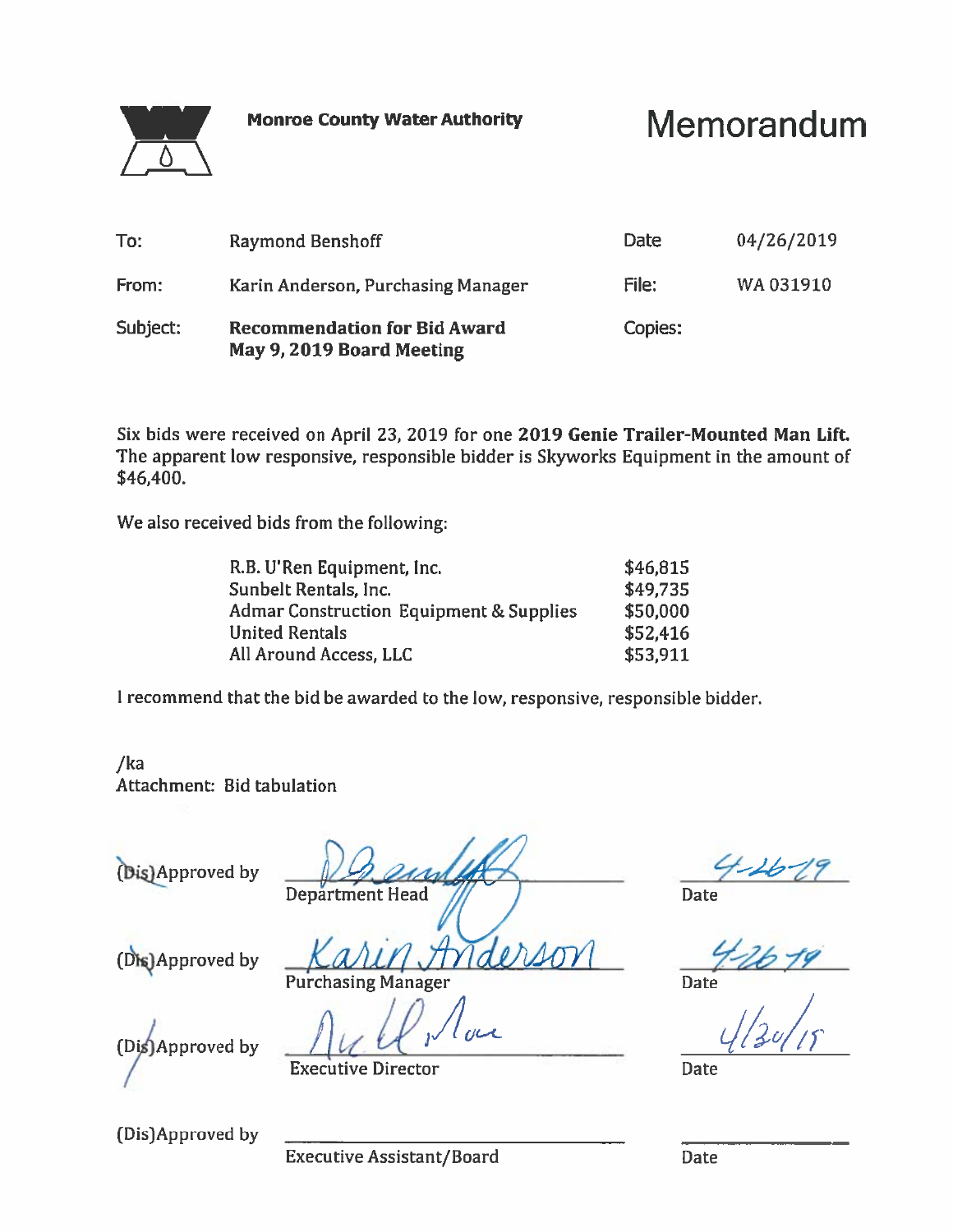# **MONROE COUNTY WATER AUTHORITY** MCWA 031910 - NEW 2019 GENIE TRAILER-MOUNTED MAN LIFT

| Item<br><b>No</b> | Qty  | <b>Description</b>             | (1)<br><b>Skyworks</b><br><b>Equipment</b> | (2)<br>R.B. U'Ren<br><b>Equipment</b> | (3)<br><b>Sunbelt</b><br><b>Rentals</b> | (4)<br><b>Admar</b><br><b>Construction</b> | (5)<br><b>United</b><br><b>Rentals</b> | (6)<br><b>All Around</b><br><b>Access</b> |
|-------------------|------|--------------------------------|--------------------------------------------|---------------------------------------|-----------------------------------------|--------------------------------------------|----------------------------------------|-------------------------------------------|
|                   | 1 EA | New 2019 Genie Trailer-Mounted | \$46,400                                   | \$46,815                              | \$49,735                                | \$50,000                                   | \$52,416                               | \$53,911                                  |
|                   |      | Z-Boom Man Lift, Model TZ50    |                                            |                                       |                                         |                                            |                                        |                                           |
|                   |      |                                |                                            |                                       |                                         |                                            |                                        |                                           |
|                   |      |                                |                                            |                                       |                                         |                                            |                                        |                                           |
|                   |      |                                |                                            |                                       |                                         |                                            |                                        |                                           |